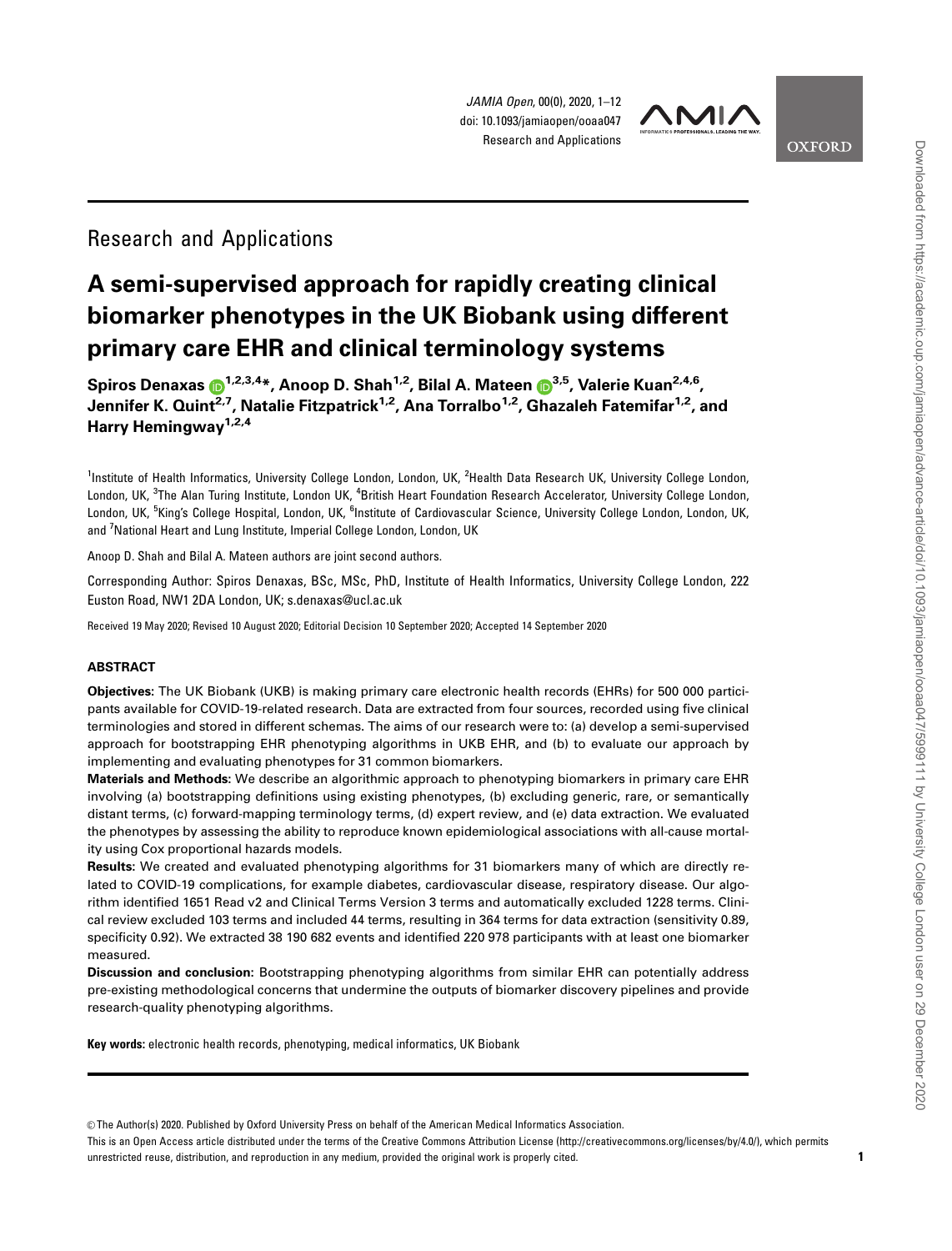## LAY SUMMARY

The UK Biobank study has collected extensive healthrelated information on participants such as what diseases they have been diagnosed with, what medications they have been taking, lifestyle risk factors (such as smoking or alcohol consumption) and other important measurements (such as blood pressure, body mass index, and glycated hemoglobin). Additionally, electronic health records (EHRs), data collected during visits to primary care physicians, will be shortly be made available for research purposes as they are a valuable resource of health information over longer periods of time. Researchers working with EHR data however face significant challenges as the data are extracted from four different sources, are recorded using different methods and are messy since they are not primarily collected for research but for care. Our research focused on creating a series of computer algorithms, which are used to extract important measurements related to participant's health from EHR data in an efficient and accurate manner. We provide algorithms for 31 measurements (such as blood pressure, heart rate, weight, and cholesterol) which are commonly measured and used in primary care and evaluate them by examining their statistical distributions and their associated risk with death. These algorithms can be used by researchers to improve health and healthcare.

## INTRODUCTION

UK Biobank (UKB) is the largest longitudinal research study in the UK ( $\sim$ 500 000 participants), and one of the largest globally.<sup>1</sup> To further enrich this cohort's data, UKB has begun to link the wealth of information already collected from each individual to their primary care electronic health record  $(EHR)$ .<sup>[1](#page-10-0)</sup> In the UK, the first point of contact with the health service for individuals with a new (nonemergency) medical problem or a chronic condition is their local general practitioner (GP). These GPs also receive information from the specialist health services that they refer their patients to, resulting in a closed loop communication system which should result in a complete (time-stamped) summary of their patients' medical conditions, investigations, regular (prescribed) medications, etc. Introducing primary care EHR information will enable UKB researchers and policymakers to assess the course and outcomes of a plethora of different diseases and risk-factors at scale, whilst allowing them to simultaneously explore the genetic factors associated with each.

Prior to being able to interrogate the data for the  ${\sim}220~000$  UKB participants that have already had their data linked, there is the nontrivial task of processing it such that it can be meaningfully interpreted. The primary care data that has been linked to the UKB are derived from the three different countries that compose the UK (England, Scotland and Wales). A total of four data sources (two in England, one in Scotland and one in Wales) using four different controlled clinical terminologies (containing more than 500 000 terms to record information) and different data schemas are used. As a result, researchers with no previous experience working with primary care EHR would need to dedicate a significant amount of time and effort to create phenotyping algorithms for important biomarkers, for example blood pressure or hematological laboratory

markers. In this manuscript, we use the term "biomarker" to refer to well-established, and measurable, clinical or laboratory parameters that are used in routine clinical care as indicators of a particular disease or other physiological state. The challenge of poor methodological reproducibility in the biomarker discovery pipeline which lead to significant amounts of research waste are directly comparable to the challenges researchers face due to poor reproducibility of research findings due to the lack of consistent and replicable phenotyping approaches.[2–4](#page-10-0) Preventing waste in EHR-based biomarker research requires robust clinical validation of phenotypes. However, relying on individual clinical-academics to manually review and refine all of the phenotyping algorithms under development is not easily scalable. As such, an automated but more robust approach for creating and evaluating EHR phenotyping algorithms for biomarkers in primary care data is necessary to address the aforementioned methodological concerns.

One of the primary audiences of this research are US investigators since two-thirds of registered UKB investigators are from US-based institutions. Additionally, the controlled clinical terminologies used in UK EHR data are applicable to US data sources given that CTV3 is a subset of SNOMED-CT. Finally, these challenges are likely not unique to the UK Biobank nor to UK data but exist in other large-scale data resources, for example US initiatives such as Electronic Medical Records and Genomics (eMERGE),<sup>[5](#page-10-0)</sup> BioVU,<sup>6</sup> Million Veteran Pro $gram$ ,<sup>[7](#page-10-0)</sup> and All Of Us, $8$  where primary care EHR data is or will be ingested from multiple disparate data sources and requires significant amount of effort and pre-processing prior to statistical analysis.

The issues of scalability and methodological robustness have become even more relevant in light of UKB announcing that they will be making available the results of COVID-19 tests for participants through Public Health England (PHE), as well as a host of other relevant information, including intensive care data for those who test positive.<sup>9,10</sup> It is likely that many non-EHR-specialists will be working UKB data for the foreseeable future, and given that the pandemic has already had significant and widespread societal, economic, medical, and health service impacts globally, $\frac{8}{3}$  $\frac{8}{3}$  $\frac{8}{3}$  there is an impetus to ensure rapid access of these critical data to researchers during this public health emergency, whilst ensuring that this does not come at the cost of research quality.<sup>11</sup> The biomarkers we selected to examine and phenotype in this manuscript are all directly related to modifiable and non-modifiable risk factors for COVID-19 such as diabetes, blood pressure/hypertension, body mass index and obesity, cancer, and chronic obstructive pulmonary disease.<sup>12–19</sup>

#### AIMS

The aims of the research presented in this article are two-fold:

- a. To describe a semi-supervised algorithm for rapidly bootstrapping EHR phenotyping algorithms for primary care data by UKB participants; and
- b. To provide phenotyping algorithms, metadata, implementation details, and validation evidence for 31 common biomarkers.

## METHODS

### Data sources

UK Biobank

Biomarker data for phenotyping were extracted from the UKB, a research study of  $\sim$  500 000 adults with extensive phenotypic and genotypic information. Currently,  $\sim$ 44% of the cohort (*n* = 221 446) have data from primary care EHR linked and made available for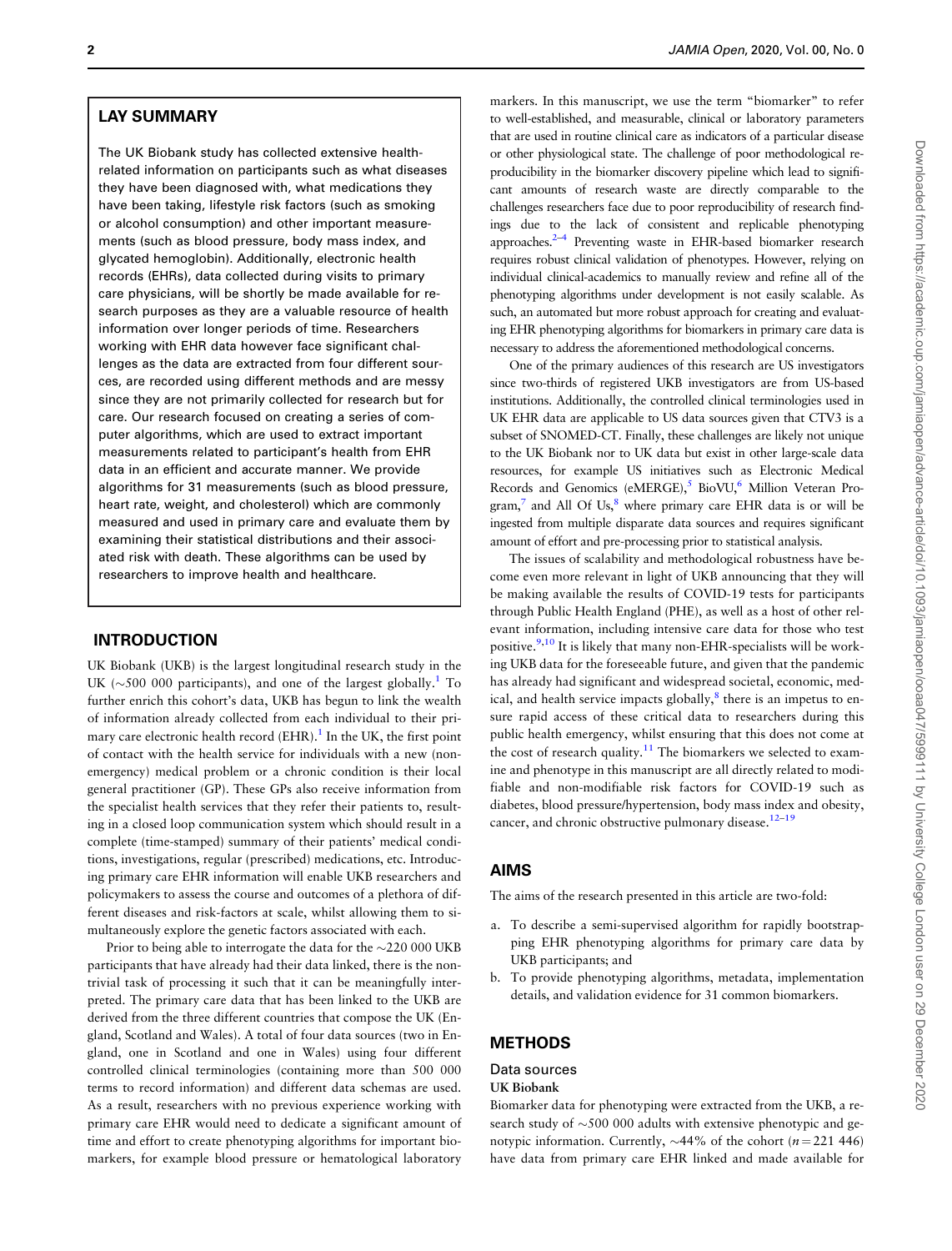|  |  | Table 1. Primary care electronic health record data made available on UK Biobank participants |  |  |  |  |  |  |  |
|--|--|-----------------------------------------------------------------------------------------------|--|--|--|--|--|--|--|
|--|--|-----------------------------------------------------------------------------------------------|--|--|--|--|--|--|--|

| Country  | Data source  | Controlled clini-<br>cal terminolo-<br>gies: clinical<br>observations | Controlled clini-<br>cal terminolo-<br>gies: prescrip-<br>tions | Patients $(n)$ | Clinical events $(n)$ | Prescription events $(n)$ | Data fields       |
|----------|--------------|-----------------------------------------------------------------------|-----------------------------------------------------------------|----------------|-----------------------|---------------------------|-------------------|
| England  | Vision       | Read v2                                                               | Read v2                                                         | 17860          | 11 973 249            | 6 3 5 0 2 5 9             |                   |
|          |              |                                                                       | $DM+D$                                                          |                |                       |                           |                   |
| Scotland | EMIS, Vision | Read v2                                                               | <b>BNF</b>                                                      | 26 26 9        | 11 365 300            | 4 301 151                 |                   |
| England  | <b>TPP</b>   | CTV3                                                                  | <b>BNF</b>                                                      | 158 894        | 87 493 722            | 39 515 266                |                   |
| Wales    | EMIS, Vision | Read v2                                                               | Read v2                                                         | 20463          | 12 837 100            | 7 5 3 3 3 2 4             | $\mathbf{\Omega}$ |

Note: The number of patients reported was extracted from the registrations table and includes patients with more or one unique registration periods.

BNF: British National Formulary; CTV3: Clinical Terms Version 3; DM+D: Dictionary of Medicines and Devices; EMIS: Egton Medical Information Systems; TPP: The Phoenix Partners.

researchers (Table 1). Data are collected from English, Scottish, and Welsh GP practices that make use of the EMIS [\(https://www.emish](https://www.emishealth.com/)[ealth.com/\)](https://www.emishealth.com/), Vision [\(https://www.visionhealth.co.uk/](https://www.visionhealth.co.uk/)), or TPP [\(https://www.tpp-uk.com/](https://www.tpp-uk.com/)) primary care information systems. Data are recorded using four different controlled clinical terminologies: (1) Read version 2 (Read v2); (2) Clinical Terms Version 3 (CTV3); (3) British National Formulary (BNF); and (4) the Dictionary of Medicines and Devices ( $DM+D$ ). Both Read v2 and CTV3 are part of the Systematized Nomenclature of Medicine Clinical Terms  $(SNOMED-CT)^{20}$  and since 2018 primary care practices in the UK are migrating to using SNOMED-CT terms exclusively.

#### CALIBER

To enable the initial rapid prototyping of phenotype definitions for the biomarkers of interest, we used information from the CALIBER EHR resource and existing phenotyping algorithms derived using data from the Clinical Practice Research Datalink (CPRD). The resource has been described in detail elsewhere.<sup>3</sup> In brief, the CALIBER resource provides reproducible phenotyping algorithms for linked EHR data based on three national sources: (a) longitudinal primary care data from the CPRD, (b) admitted patient care information on diagnoses and procedures from the Hospital Episode Statistics dataset, and (c) cause-specific mortality and socioeconomic deprivation information made available from the Office for National Statistics (ONS).

Primary care data were sourced from the general practices that submit data to the CPRD use the aforementioned Vision software (known as CPRD GOLD), and data are recorded using the Read version 2 clinical terminology system (containing 101 953 terms). In Vision EHR systems, the definition of the data columns is specified by the category of data in the record or the information archetype, which is called an 'entity type'. For example, the blood pressure entity type specifies that the first structured data column (value1) is the diastolic and the second (value2) contains the systolic blood pressure. The associated Read v2 term may contain more details about the subtype of the measurement, for example 'Standing blood pressure reading'.

#### Biomarker data and unit recording

In the UKB, measurements from clinical observations (eg, blood pressure) or laboratory tests (eg, HbA1c) are recorded with a Read v2 or CTV3 term and up to three structured data columns (value1, value2, and value3). Each data provider uses a varying number of fields to capture information. For example, TPP in England uses a single value, with no explicit or implicit recording of units. Whereas, Scottish data sources are based on three fields, where the second data column (value 2) contains the units as free text. Vision-based systems are again dif-

ferent, as the units for recorded values are provided by a separate lookup file and are identified by a unique numeric code. To collate this information, the semi-supervised approach described below captures the relevant unit information across these different structures and processes them into consistent expressions utilizing mapping files to translate inconsistencies to the preferred unit type, for example ' $\times$ 10^9/L', '10^9/L', ' $\times$ 10^9/L' map to '10^9/L'. Finally, these results were mapped to the Units of Measurement ontology<sup>21</sup> [\(https://](https://www.ebi.ac.uk/ols/ontologies/uo) [www.ebi.ac.uk/ols/ontologies/uo\)](https://www.ebi.ac.uk/ols/ontologies/uo) using a Python script and manually reviewed such that any mismatches could be corrected.

#### Semi-supervised phenotyping algorithm bootstrapping

We identified 31 biomarkers spanning blood counts, clinical biochemistry results, and physical measurements based on their presumed importance with regards to modeling outcomes for COVID-19, $^{22}$  as well as other more generic pathologies such as cardiovascular disease, $^{23}$ and their availability (recorded at least once during the baseline assessment) [\(Table 2](#page-3-0)). In Vision EHR data, groups of similar clinical measurement types or laboratory tests have the same entity type. We used the entity type to identify candidate Read v2 terms which might identify equivalent data items in other data sources. For each biomarker, we performed the following process [\(Figure 1\)](#page-4-0):

- 1. We manually mapped UKB fields to Vision entity type identifiers, for example for lymphocyte counts, the UKB field id is 30210 and the Vision entity type is 208. We extracted from the UKB showcase information on the units, minimum and maximum value range and mean and identified any relevant unit conversions required.
- 2. For each Vision entity type, we generated a list of Read v2 terms used to record that biomarker and their frequency. We extracted the Read v2 term with the highest frequency (defined as the "accepted term"), for example for lymphocytes the term "42M.00 Lymphocyte count" was the term most used to record the lab values.
- 3. We applied a series of automated consistency checks to reduce the number of terms requiring manual review by domain experts. Specifically:
	- a. We excluded terms that were rarely used, that is occurring less than 1000 times and generic Read codes which did not specify the type of biomarker measured, for example "4....00 Laboratory procedures".
	- b. For lipid measurements, we excluded plasma-based measurements and retained serum-derived values. We allowed pre-treatment terms (eg, pre bronchodilation) but not post-treatment.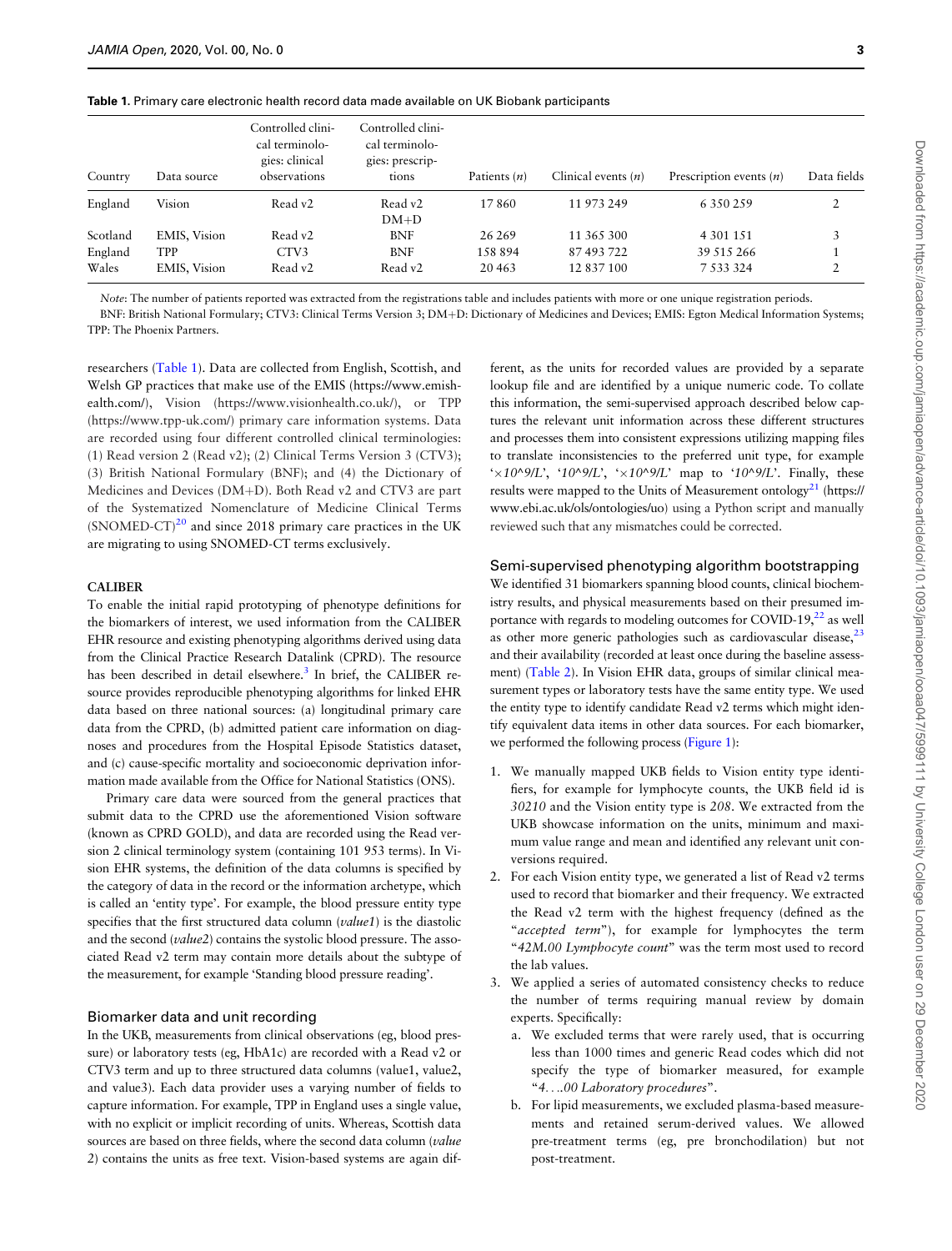<span id="page-3-0"></span>

| <b>Table 2</b> . Details on the 31 biomarkers used in this study spanning blood biochemistry, blood count and physical measures |  |
|---------------------------------------------------------------------------------------------------------------------------------|--|
|---------------------------------------------------------------------------------------------------------------------------------|--|

| Phenotype             | UK Biobank field id | Phenotype type            | Units            | UnitOntology |
|-----------------------|---------------------|---------------------------|------------------|--------------|
| <b>ALP</b>            | 30610               | <b>Blood</b> biochemistry | U/L              | UO_0000179   |
| <b>ALT</b>            | 30620               | <b>Blood</b> biochemistry | U/L              | UO 0000179   |
| Albumin               | 30600               | <b>Blood</b> biochemistry | g/L              | UO 0000175   |
| <b>CRP</b>            | 30710               | <b>Blood</b> biochemistry | $mg/L$           | UO_0000273   |
| Calcium               | 30680               | Blood biochemistry        | mmol/L           | UO 0010003   |
| Cholesterol           | 30690               | Blood biochemistry        | mmol/L           | UO_0010003   |
| Creatinine            | 30700               | <b>Blood</b> biochemistry | umol/L           | UO_0010003   |
| Glucose               | 30740               | <b>Blood</b> biochemistry | mmol/L           | UO_0010003   |
| <b>HDL</b>            | 30760               | Blood biochemistry        | mmol/L           | UO_0010003   |
| HbA1c                 | 30750               | <b>Blood biochemistry</b> | mmol/mol         | UO 0010048   |
| Total bilirubin       | 30840               | <b>Blood</b> biochemistry | umol/L           | UO 0010003   |
| Triglycerides         | 30870               | <b>Blood</b> biochemistry | mmol/L           | UO 0010003   |
| Urea                  | 30670               | <b>Blood</b> biochemistry | mmol/L           | UO_0010003   |
| Basophills            | 30160               | Blood count               | $10^{\circ}9/L$  | UO_0000317   |
| Eosinophills          | 30150               | Blood count               | $10^{0.9}$ /I.   | UO 0000317   |
| Hematocrit perc       | 30030               | Blood count               | $\%$             | UO_0000187   |
| Hemoglobin conc       | 30020               | Blood count               | g/dL             | UO_0000208   |
| Lymphocytes           | 30120               | Blood count               | $10^{\circ}9/L$  | UO_0000317   |
| MCH <sub>b</sub> conc | 30060               | Blood count               | g/dL             | UO_0000208   |
| <b>MCV</b>            | 30040               | Blood count               | fL               | UO 0000104   |
| Monocytes             | 30130               | Blood count               | $10^{\circ}9/L$  | UO 0000317   |
| Neutrophils           | 30140               | Blood count               | $10^{\circ}9/L$  | UO_0000317   |
| Platelets             | 30080               | Blood count               | $10^{\circ}9/L$  | UO_0000317   |
| <b>RBC</b>            | 30010               | Blood count               | $10^{\circ}12/L$ | UO 0000317   |
| <b>WBC</b>            | 30000               | Blood count               | $10^{\circ}9/L$  | UO_0000317   |
| <b>DBP</b>            | 4079                | Physical measures         | mmHg             | UO 0000272   |
| FEV1                  | 3063                | Physical measures         | L                | UO_0000099   |
| <b>FVC</b>            | 3062                | Physical measures         | L                | UO_0000099   |
| Height                | 50                  | Physical measures         | cm               | UO_0000015   |
| <b>SBP</b>            | 4080                | Physical measures         | mmHg             | UO 0000272   |
| Weight                | 21002               | Physical measures         | Kg               | UO_0000009   |

Note: For units, we provide the UnitOntology entry identifier. The UK Biobank field id column provides the field identifier for the respective biomarker measure, if available, derived from the research data collected at baseline.

ALP: alanine aminotransferase level; ALP: alkaline phosphatase level; CRP: C-reactive protein; DBP: diastolic blood pressure; FEV1: forced expiratory volume in 1 second; FVC: full vital capacity; HDL: high-density lipoprotein; MChb conc: mean corpuscular hemoglobin concentration; MCV: mean corpuscular volume; RBC: red blood cell; SBP: systolic blood pressure; WBC: white blood cell.

- c. We excluded terms that did not share the same parent term as the accepted term in the Read v2 hierarchy (compared using the first three characters of the Read v2 term), for example "662L.00 24 h blood pressure monitoring" was excluded from the blood pressure phenotype where the accepted term was "246.00 O/E blood pressure reading".
- 4. Using terminology term mappings from the NHS Technology Reference data Update Distribution (TRUD) resource, we mapped non-excluded Read v2 terms to Clinical Terminology Version 3 (CTV3) terms. We only used mappings where the "IS\_ASSURED" flag was set to true and included preferred and synonym terms (resulting in some cases in one-to-many maps).
- 5. We translated the unified list of Read v2 and CTV3 terms into SQL and extracted measurements for all biomarkers across the four data providers iteratively (Supplementary Figure S1).

#### Expert review

The selection and review of codes was done by a group of clinicians with expertise spanning UK primary care and/or secondary care. Clinicians reviewed the final set of Read V2 and CTV3 terms marked for inclusion and exclusion by the algorithm and revised the set by manually including and excluding terms. Terms which were irrelevant to the biomarker phenotype of interest were marked for

exclusion by experts. For example, the initial set of terms related to the forced expiratory volume in 1 s (FEV1) phenotype included multiple terms (eg, "339O100 Forced expired volume in one second/vital capacity ratio") for FEV1/forced vital capacity (FVC) ratio measurements or predicted FEV1 measurements (eg, "339S.00 Percent predicted FEV1") which were flagged for removal. Based on clinical experience, experts included diagnosis terms which could be used to record biomarker measurements. For example, clinical review included eosinopenia diagnosis (eg, "42K2.00 Eosinopenia") in the eosinophil phenotype, basophilia diagnoses (eg, "42L2.00 Basophilia") in the basophil phenotype, and weight monitoring terms such as "1622.00 Weight increasing" in the weight phenotype.

#### Statistical analyses

We generated and reported descriptive statistics (mean, median, interquartile range) for extracted biomarker values stratified by provider and plotted the distribution of values using box plots. We compared the distribution of values between data providers for inconsistencies related to data recording. We calculated the sensitivity and specificity values of the algorithm though expert review by clinicians. Terms which were included in the final phenotype definition after clinician review were considered True Positives (TP), terms incorrectly excluded from the phenotype by our approach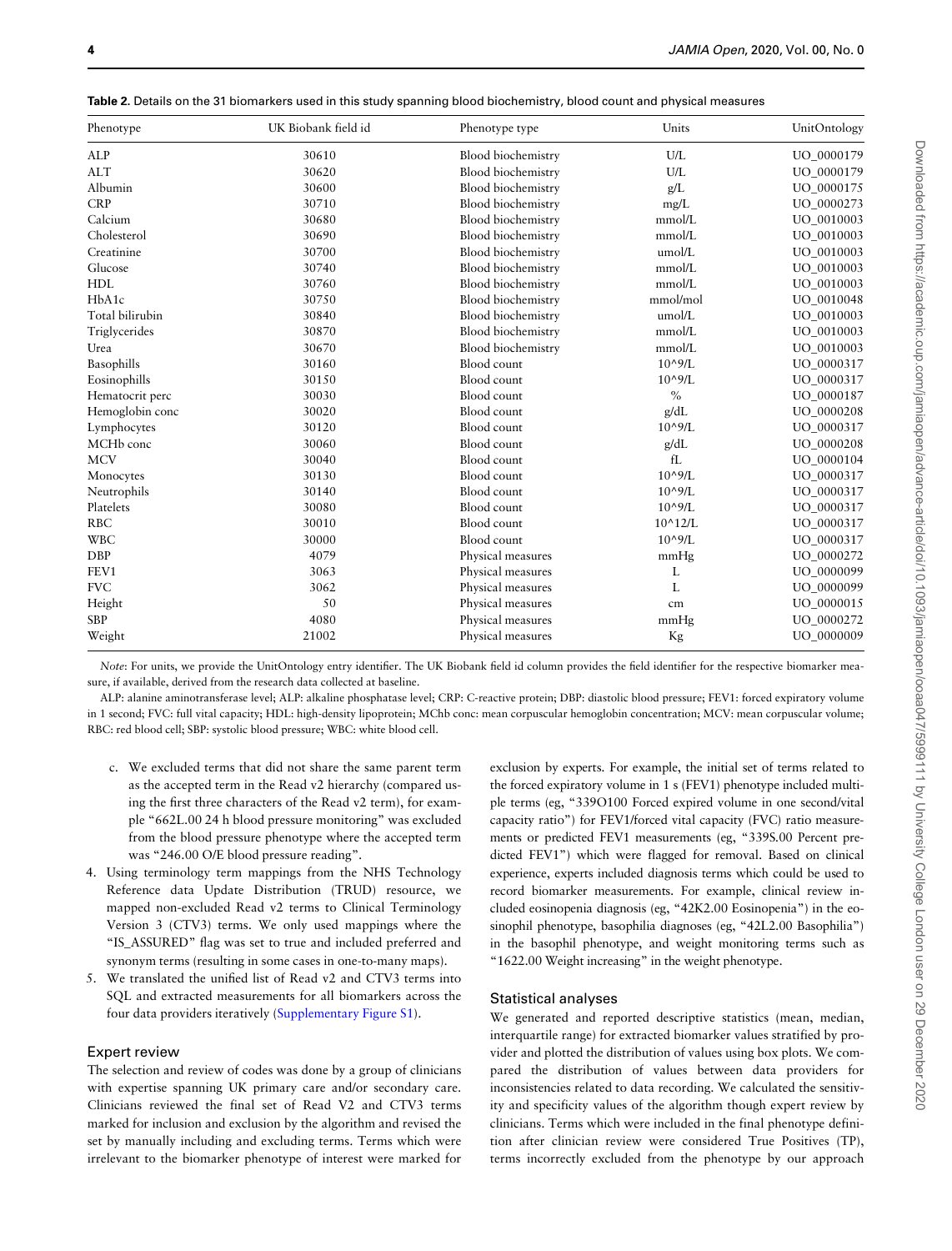<span id="page-4-0"></span>

Figure 1. Description of main steps involved in the semi-supervised approach for rapidly creating electronic health record phenotyping algorithms for biomarkers in the UK Biobank. The main steps involved in the semi-supervised phenotyping process are: (1) seeding the algorithm definitions using existing phenotype algorithms from the CALIBER resource, (2) excluding generic, rare or semantically distant terms, (3) map Read version 2 terms to Clinical Terms Version 3 terms using the maps provided by the National Health Service (NHS) terminology service (TRUD), (4) expert review and manual inclusion/ exclusion of terms, and (5) translation to SQL code and data extraction.

were considered False Negatives (FN) and conversely terms incorrectly included were considered as False Positives (FP). Based on the FN and FP figures we calculated the sensitivity and specificity of the algorithm for each set of terms associated with a biomarker.

For each biomarker, we fitted a Cox proportional hazards model with all-cause mortality as the outcome of interest, adjusted for sex and modeled using restricted cubic splines. We report hazard ratios from the sex-adjusted model with 95% confidence intervals.

All analyses were performed using Python v3.7 and the pandas data analysis library (v. 1.0.3, available at [https://pandas.pydata.](https://pandas.pydata.org/) [org/](https://pandas.pydata.org/)). Units were processed using the quantulum3 Python library (v. 0.7.3 available at [https://pypi.org/project/quantulum3/\)](https://pypi.org/project/quantulum3/).

### Data availability

Unit conversions and mappings, entity type to UKB field mappings, and lists of Read v2 and CTV3 are provided in the Appendix and online [https://github.com/spiros/ukb-biomarker-phenotypes.](https://github.com/spiros/ukb-biomarker-phenotypes)



Figure 2. Flow diagram showing the number of Read v2 and CTV3 terms identified by the algorithm and subsequent inclusions and exclusions performed through expert review. CTV3: Clinical Terms Version 3.

The Read v2 to CTV3 mapping file is available from the NHS TRUD service online [https://isd.digital.nhs.uk/trud3/user/guest/](https://isd.digital.nhs.uk/trud3/user/guest/group/0/home) [group/0/home.](https://isd.digital.nhs.uk/trud3/user/guest/group/0/home) UKB data can be obtained following approval by applying to the UKB Access Management Committee [https://bbams.](https://bbams.ndph.ox.ac.uk/ams/) [ndph.ox.ac.uk/ams/](https://bbams.ndph.ox.ac.uk/ams/). Data in this project were analyzed under protocol ref. 9922 which has been approved by the UKB.

### RESULTS

## Semi-supervised identification of relevant terms from clinical terminologies

Using the algorithm described previously, we initially identified 1651 Read v2 and CTV3 terms of which 1228 were automatically excluded. The majority of terms which were automatically excluded by the algorithm was due being marked as "semantically distant", that is they did not share a parent term with the most frequently used term for that particular phenotype. Moreover, we processed 101 raw unit values recorded in the Scottish data and mapped them to 53 harmonized values. We additionally mapped Vision-specific lookup codes for units to standardized unit definitions (eg, MEA156 maps to mmol). Units were not systematically recorded across the biomarkers with variable levels of missingness: systolic and diastolic blood pressure had units missing in 78% records while FEV1 had units missing in 49%. In contrast, basophils, lymphocytes, monocytes, and eosinophils had units recorded for 95% of measurements.

### Algorithm accuracy evaluation using clinical experts

Clinical experts reviewed the lists of terms for the phenotypes and manually included terms which were incorrectly flagged for exclusion (false negatives) and conversely removed terms which were incorrectly marked for inclusion (false positives). Specifically, 44 additional terms were manually included and 103 terms that had been retained by algorithm were excluded across all phenotypes. This resulted in a final set of 364 unique Read terms, which were used to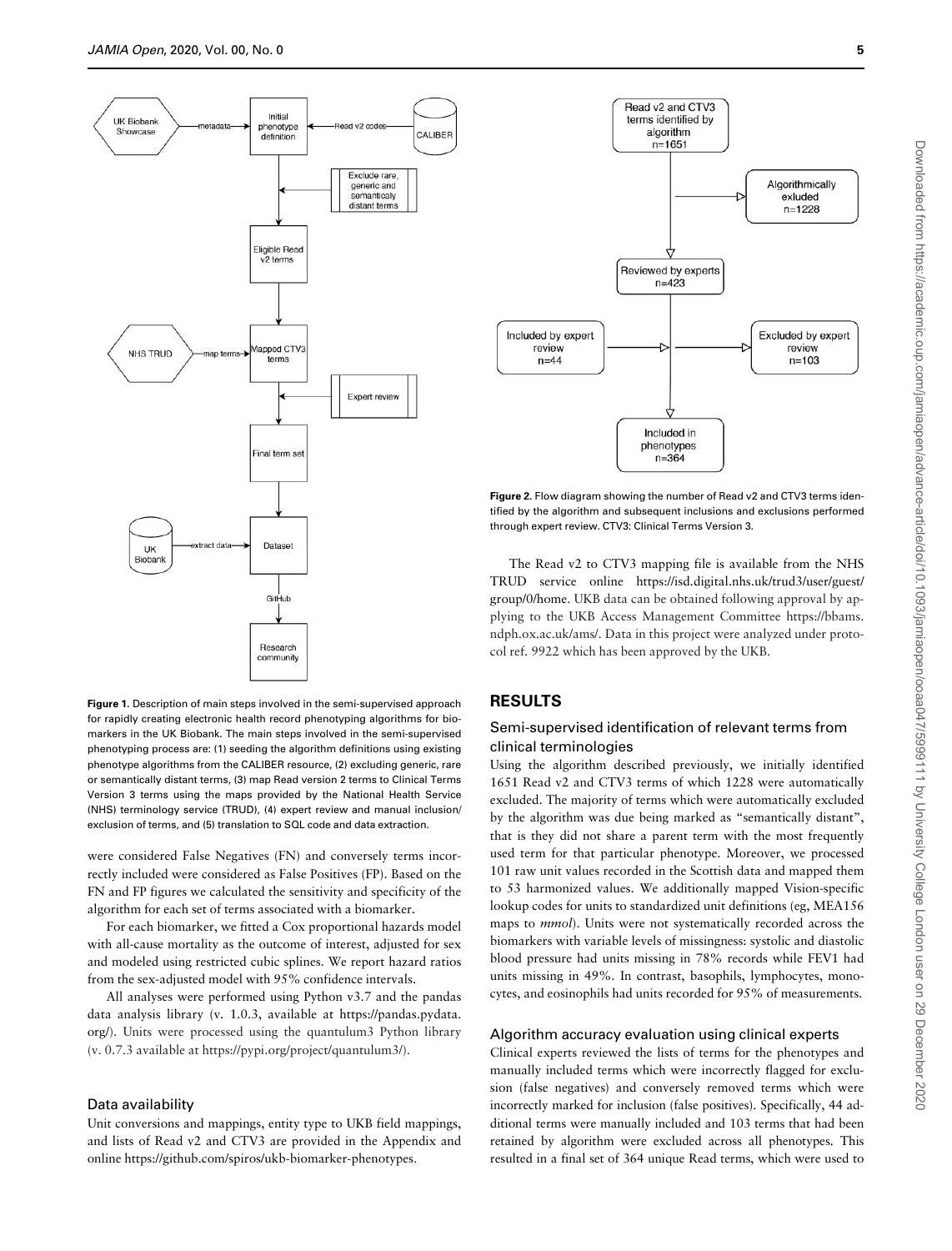<span id="page-5-0"></span>

Figure 3. Histogram plots showing the distribution of values extracted from primary care EHR for the clinical biomarkers defined in this study. The dashed red line represents the mean value of the biomarker when measured at baseline (across any of the three waves) in study participants (value extracted from the UK Biobank Showcase). Minimum and maximum graph values have been aligned to those reported on the baseline measurements. ALP: alanine aminotransferase level; ALP: alkaline phosphatase level; CRP: C-reactive protein; DBP: diastolic blood pressure; FEV1: forced expiratory volume in 1 second; FVC: full vital capacity; HDL: high-density lipoprotein; MChb conc: mean corpuscular hemoglobin concentration; MCV: mean corpuscular volume; RBC: red blood cell; SBP: systolic blood pressure; WBC: white blood cell.

extract data [\(Figure 2](#page-4-0)). The overall sensitivity of our approach was 0.89, while the overall specificity was 0.92. We calculated sensitivity and specificity estimates for each phenotype and report these in Supplementary Table S2. In summary, we observed the lowest sensitivity (0.6), that is the highest number of Read terms incorrectly excluded by the algorithm (false negatives) in the glucose phenotype. This was due to the fact that Read v2 terms used to record values did not share a common parent term and were distributed across different branches of the ontology, for example "44g.00 Plasma glucose level" and "44TA.00 Plasma glucose". We observed the lowest specificity estimate (false positives) (0.66) in the red blood cell phenotype where

terms related to nucleated red blood cell measurements were included. A similar pattern in terms of specificity was also observed in the FEV1 where the initial pool included terms for predicted/ expected measurements, post bronchodilation values or terms related to other relevant but not exact measurements (eg, FVC).

## Exploratory analysis of the 31 biomarker phenotypes

Using the final set of Read codes, we extracted 38 190 682 events from the GP clinical events table. Of those, 34 578 209 events had a valid measurement attached to them (ie, not missing and within the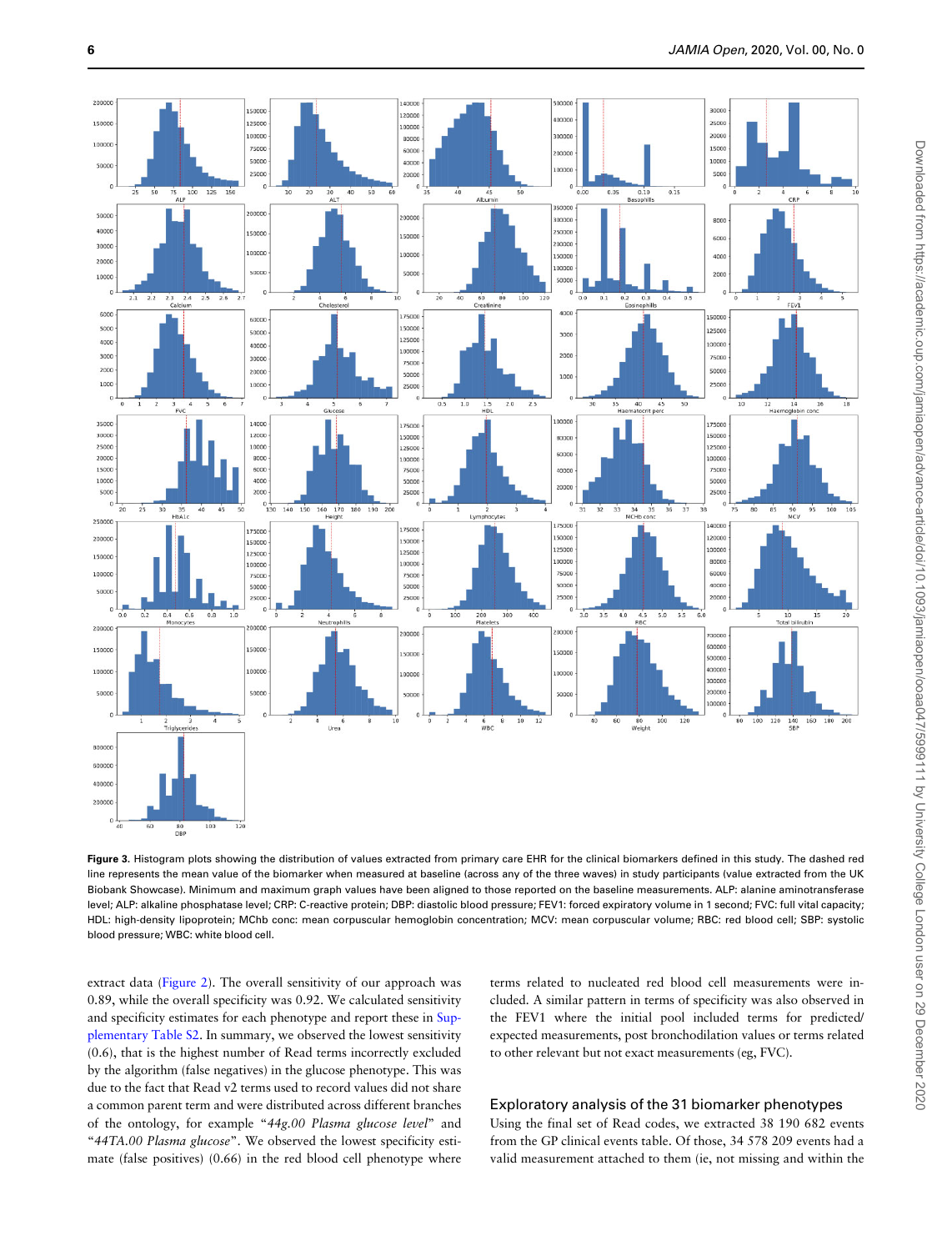

Figure 4. Boxplot showing the distribution of values extracted from primary care EHR for the clinical biomarkers defined in this study. 1= England Vision,  $2$  = Scotland EMIS and Vision,  $3$  = England TPP and  $4$  = Wales. Minimum and maximum graph values have been aligned to those reported on the baseline measurements. ALP: alanine aminotransferase level; ALP: alkaline phosphatase level; CRP: C-reactive protein; DBP: diastolic blood pressure; FEV1: forced expiratory volume in 1 second; FVC: full vital capacity; HDL: high-density lipoprotein; MChb conc: mean corpuscular hemoglobin concentration; MCV: mean corpuscular volume; RBC: red blood cell; SBP: systolic blood pressure; WBC: white blood cell.

valid range). Specifically, we extracted 3 616 003 measurements from England Vision (data provider 1), 1 975 448 measurements from Scotland (data provider 2), 25 233 653 measurements form England TPP (data provider 3), and 3 753 105 measurements from Wales (data provider 4). Approximately 99.5% of the participants where primary care EHR data were available had at least one biomarker measurement ( $n = 220$  981, 52% female). Systolic and diastolic blood pressure were the most commonly recorded biomarkers with 3 824 851 and 4 002 384 measurements, respectively. The least often recorded marker was hematocrit percentage with 27 229 values recorded across all data sources.

The distributions of each biomarker across all data sources and for each data source individually are presented in [Figures 3](#page-5-0) and 4, respectively. The observed distribution of values for each phenotype were noted to be broadly similar across all four primary care data sources as shown in [Table 3.](#page-7-0) Finally, a series of Cox proportional hazards regression models, with the target of all-cause mortality, using restricted cubic splines and adjusted for sex and age were produced for each biomarker [\(Figure 5](#page-8-0)). The plots illustrate that most biochemical and hematological markers are associated with a Ushaped mortality-risk, with increasing risk at both extremes (ie, very high and very low values). However, there are notable exceptions, such as C-reactive protein (CRP), high-density lipoprotein, and alanine aminotransferase level. The anthropometric biomarkers (eg, height, weight, and lung function measurements), display a less consistent pattern in their association with mortality.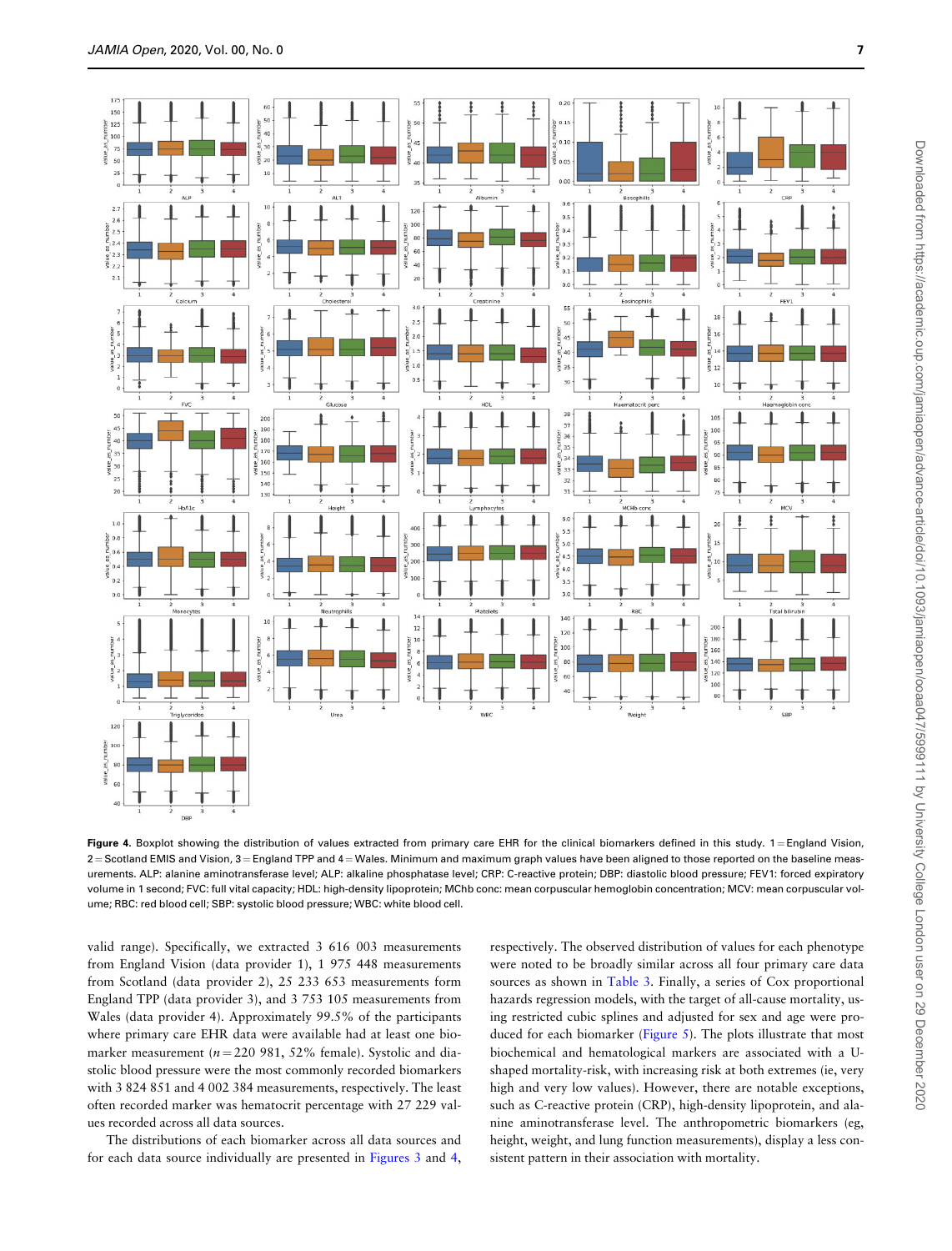<span id="page-7-0"></span>

|                       | Table 3. Descriptive statistics (median and IQR) on the clinical biomarkers defined in this study covering blood counts, key biochemistry markers and physical measurements |                 |                               |                       |                             |                    |                          |                                    |                          |                 |                              |
|-----------------------|-----------------------------------------------------------------------------------------------------------------------------------------------------------------------------|-----------------|-------------------------------|-----------------------|-----------------------------|--------------------|--------------------------|------------------------------------|--------------------------|-----------------|------------------------------|
| Phenotype             | Category                                                                                                                                                                    | UKB id          | Units                         | Eng. Vision<br>events | median (IQR)<br>Eng. Vision | Scotland<br>events | median (IQR)<br>Scotland | ${\rm Eng.}$ ${\rm TPP}$<br>events | median (IQR)<br>Eng. TPP | Wales<br>events | Wales median<br>(IQR)        |
| ALP                   | <b>Blood</b> biochemistry                                                                                                                                                   | 30610           | <b>S</b>                      | 147431                | 73.00 (27.00                | 65017              | 74.00 (28.00             | 907659                             | 74.00 (31.00             | 169068          | 73.00 (27.00                 |
| ALT                   | Blood biochemistry                                                                                                                                                          | 30620           | БL                            | 114591                | 23.00 (14.00                | 54724              | 20.00 (12.00             | 891694                             | 23.00 (13.00             | 92361           | 22.00 (13.00)                |
| Albumin               | Blood biochemistry                                                                                                                                                          | 30600           | F/B                           | 144475                | 42.00 (4.00)                | 33063              | 43.00 (5.00)             | 954748                             | 42.00 (5.00)             | 164884          | 42.00 (5.00)                 |
| CRP                   | <b>Blood</b> biochemistry                                                                                                                                                   | 30710           | $_{\rm mgL}$                  | 23549                 | 2.00 (3.00)                 | 2510               | 3.00(4.00)               | 89406                              | 4.00(3.00)               | 18104           | 4.00(3.30)                   |
| Calcium               | <b>Blood biochemistry</b>                                                                                                                                                   | 30680           | mmol/L                        | 54796                 | 2.34(0.14)                  | 7367               | 2.33(0.14)               | 282652                             | 2.35(0.14)               | 42470           | 2.35(0.14)                   |
| Cholesterol           | <b>Blood biochemistry</b>                                                                                                                                                   | 30690           | $\text{mmolL}$                | 140222                | 5.20 (1.60)                 | 75828              | 5.00 (1.70)              | 9780S7                             | 5.10 (1.70)              | 138801          | 5.10 (1.60)                  |
| Creatinine            | <b>Blood</b> biochemistry                                                                                                                                                   | 30700           | $\text{unol/L}$               | 164360                | 79.00(23.00)                | 102491             | 75.00 (22.00)            | .147028                            | 81.00 (23.00)            | 204486          | 76.00 (21.00                 |
| Glucose               | <b>Blood</b> biochemistry                                                                                                                                                   | 30740           | $\mbox{mmolL}$                | 41394                 | 5.10 (0.90)                 | 17603              | 5.10 (1.10)              | 282383                             | 5.10 (1.00)              | 28830           | 5.20 (1.10)                  |
| HDL                   | <b>Blood</b> biochemistry                                                                                                                                                   | 30760           | mmol/L                        | 121635                | 1.40(0.50)                  | 46453              | 1.40(0.57)               | 764837                             | 1.40(0.52)               | 92854           | 1.30(0.50)                   |
| <b>HbA1c</b>          | <b>Blood</b> biochemistry                                                                                                                                                   | 30750           | mmol/mol                      | 33799                 | 40.00 (6.00)                | 5915               | 44.00 (8.00)             | 175995                             | 40.00 (7.00)             | 21659           | 41.00 (9.00)                 |
| Total bilirubin       | <b>Blood</b> biochemistry                                                                                                                                                   | 30840           | $\ensuremath{\mathsf{unolL}}$ | 137775                | 9.00 (5.00)                 | 64802              | 9.00(5.00)               | 903641                             | 10.00 (6.00)             | 140 003         | (5.00)<br>0.00(              |
| Triglycerides         | <b>Blood</b> biochemistry                                                                                                                                                   | 30870           | mmolL                         | 116308                | 1.30(0.90)                  | 40272              | 1.40(0.93)               | 717562                             | 1.37(0.90)               | 128464          | 1.36 (0.90)                  |
| Urea                  | <b>Blood biochemistry</b>                                                                                                                                                   | 30670           | mmol/L                        | 148897                | 5.50 (1.80)                 | 75630              | 5.60 (1.90)              | 022366                             | 5.50 (1.90)              | 58332           | (1.80)<br>5.30 <sub>0</sub>  |
| Basophills            | Blood count                                                                                                                                                                 | 30160           | 10^9/L                        | 129939                | 0.02(0.10)                  | 53759              | 0.02(0.05)               | 832814                             | 0.02(0.06)               | 138889          | (0.10)<br>0.03(              |
| Eosinophills          | <b>Blood</b> count                                                                                                                                                          | 30150           | 10^9/L                        | 130840                | 0.20(0.10)                  | 52681              | 0.15(0.12)               | 828186                             | 0.16(0.12)               | 142025          | 0.20(0.12)                   |
| Hematocrit perc       | Blood count                                                                                                                                                                 | 30030           | $\frac{5}{6}$                 | 4055                  | 41.10 (5.10)                | $\Xi$              | 45.00(5.45)              | 11971                              | 41.70 (5.30)             | 11192           | $(5.00)$<br>(1.80)<br>41.20( |
| Hemoglobin conc       | <b>Blood</b> count                                                                                                                                                          | 30020           | $_{\rm gdL}$                  | 78815                 | 13.70 (1.80)                | 21512              | 13.60 (1.90)             | 903286                             | 13.70 (1.70)             | 92144           | 13.70                        |
| Lymphocytes           | Blood count                                                                                                                                                                 | 30120           | 10^9/L                        | 133853                | 1.80(0.80)                  | 50032              | 1.79 (0.82)              | 842332                             | 1.89 (0.80)              | 142637          | 1.80(0.80)                   |
| MCH <sub>b</sub> conc | Blood count                                                                                                                                                                 | 30060           | $_{\rm gdL}$                  | 64138                 | 33.50 (1.40)                | 28062              | 33.50 (1.70)             | 607386                             | 33.40 (1.40)             | 33023           | 33.60 (1.30)                 |
| <b>MCV</b>            | Blood count                                                                                                                                                                 | 30040           | $\pm$                         | 136768                | 91.00 (6.00)                | 54 055             | 90.00 (6.30)             | 872756                             | 90.90 (6.10)             | 147161          | 91.00 (6.00)                 |
| Monocytes             | Blood count                                                                                                                                                                 | 30130           | 10^9/L                        | 133696                | 0.50(0.20)                  | 52727              | 0.50(0.27)               | 839930                             | 0.50(0.21)               | 141545          | 0.50(0.20)                   |
| Neutrophils           | <b>Blood</b> count                                                                                                                                                          | 30140           | 10^9/L                        | 133588                | 3.40 (1.65)                 | 53 374             | 3.57(1.86)               | 845892                             | 3.50 (1.79)              | 143045          | 3.50 (1.71)                  |
| Platelets             | Blood count                                                                                                                                                                 | 30080           | 10^9/L                        | 137935                | 244.00 (84.00)              | 55317              | 249.00 (85.00)           | 879866                             | 250.00 (84.00)           | 145 591         | 251.00 (83.00)               |
| RBC                   | <b>Blood</b> count                                                                                                                                                          | 30010           | 10^12/L                       | 135140                | 4.50 (0.58)                 | 54030              | 4.47(0.63)               | 869832                             | 4.55(0.59)               | 146016          | 4.52 (0.58)                  |
| <b>WBC</b>            | <b>Blood</b> count                                                                                                                                                          | 30000           | 10^9/L                        | 140068                | 6.10(2.25)                  | 55830              | 6.20(2.50)               | 892739                             | 6.25(2.30)               | 147751          | 6.20(2.30)                   |
| DBP                   | Physical measures                                                                                                                                                           | 4079            | $\text{mmHg}$                 | 357987                | 80.00 (14.00)               | 393765             | 80.00 (13.00)            | 2833375                            | 80.00 (15.00)            | 417257          | 80.00 (14.00)                |
| FEV1                  | Physical measures                                                                                                                                                           | 3063            |                               | 6238                  | 2.08 (0.99)                 | 1430               | 1.79(0.95)               | 47847                              | 2.03(1.04)               | 6214            | 2.00(1.04)                   |
| FVC                   | Physical measures                                                                                                                                                           | 3062            | $\overline{\phantom{0}}$      | 2792                  | 2.95 (1.29)                 | 233                | 2.96 (1.15)              | 32277                              | 3.00(1.31)               | 3778            | (1.26)<br>2.89(              |
| Height                | Physical measures                                                                                                                                                           | $\overline{50}$ | $\epsilon$ m                  | 144                   | 68.00 (13.12)               | 63262              | 67.00 (14.00)            | 1069                               | 66.00 (15.00)            | 27449           | (14.98)<br>67.64             |
| <b>SBP</b>            | Physical measures                                                                                                                                                           | 4080            | $\text{mmHg}$                 | 358071                | 136.00 (22.00)              | 212521             | .35,00(21,00)            | 2836175                            | 36.00 (22.00)            | 418084          | .37.00(23.00)                |
| Weight                | Physical measures                                                                                                                                                           | 21002           | Kg                            | 142704                | 77.00 (23.50)               | 181 172            | 77.90 (23.32)            | 1 137 892                          | 78.00 (23.50)            | 148988          | 80.00 (25.00)                |
|                       |                                                                                                                                                                             |                 |                               |                       |                             |                    |                          |                                    |                          |                 |                              |

ALP: alanine aminotransferase level; ALP: alkaline phosphatase level; CRP: C-reactive protein; DBP: diastolic blood pressure; FEV1: forced expiratory volume in 1 second; FVC: full vital capacity; HDL: high-density lipo-Note: Statistics were stratified by data provider: 1 = England Vision, 2 = Scotland EMIS and Vision, 3 = England TPP and 4 = Wales. Note: Statistics were stratified by data provider: 1 = England Vision, 2 = Scotland EMIS and Vision, 3 = England TPP and 4 = Wales.

ALP: alanine aminotransferase level; ALP: alkaline phosphatase level; CRP: C-reactive protein; DBP: diastolic blood pressure; FEV1: forced expiratory volume in 1 second; FVC: full vital capacity; HDL: high-density lipoprotein; MChb conc: mean corpuscular hemoglobin concentration; MCV: mean corpuscular volume; RBC: red blood cell; SBP: systolic blood pressure; WBC: white blood cell. protein; MChb conc: mean corpuscular hemoglobin concentration; MCV: mean corpuscular volume; RBC: red blood cell; SBP: systolic blood pressure; WBC: white blood cell.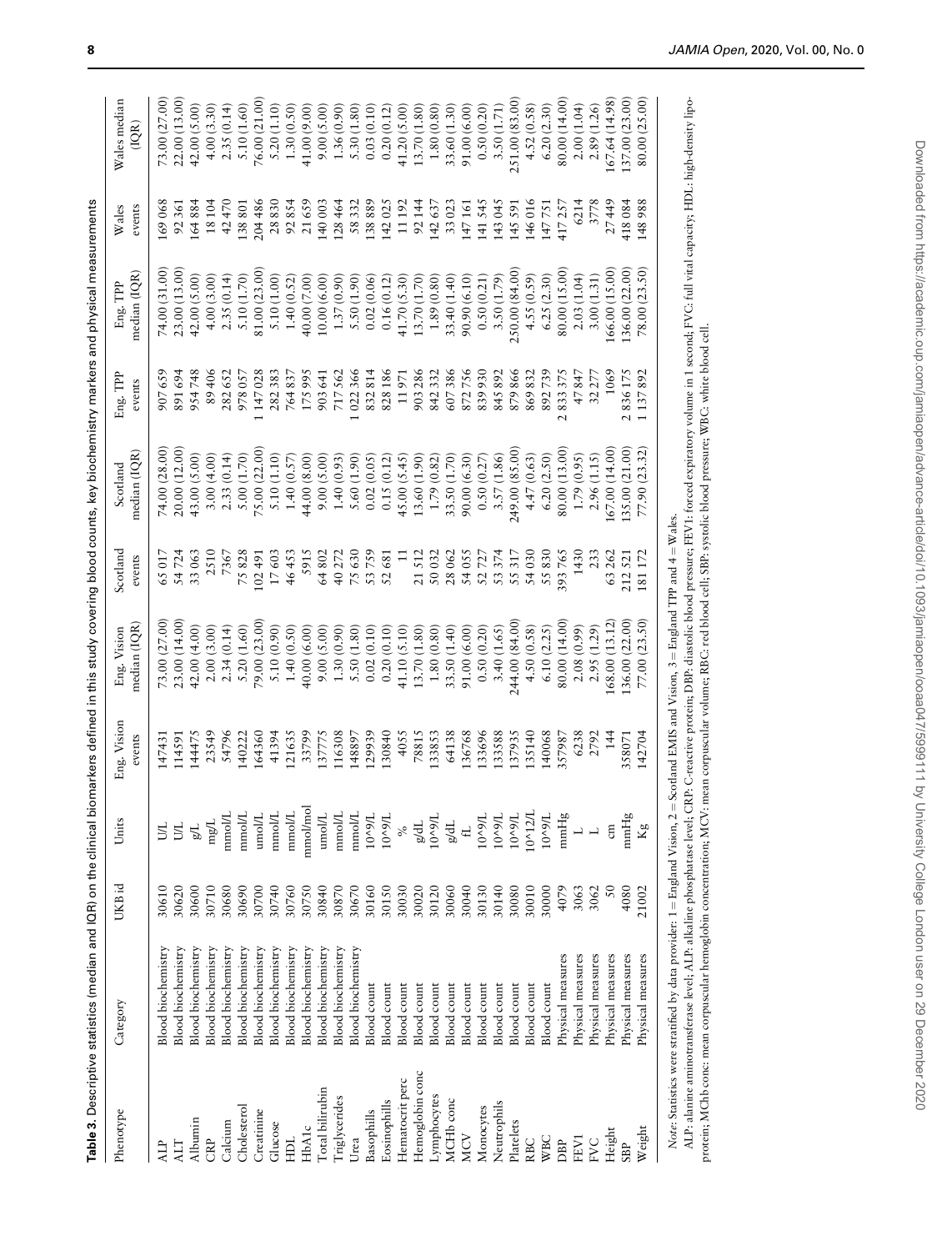<span id="page-8-0"></span>

Figure 5. Adjusted Cox proportional hazards regression restricted cubic spline models for all biomarkers and all-cause mortality. Analyses were adjusted for patient sex and age. In each panel, the blue line indicates the estimated HR and the gray shading denotes the 95% confidence limits. The horizontal dashed line corresponds to the normal reference hazard ratio of 1.0, values above are associated with increased mortality risk, and values below are associated with decreased mortality risk compared with the reference value. ALP: alanine aminotransferase level; ALP: alkaline phosphatase level; CRP: C-reactive protein; DBP: diastolic blood pressure; FEV1: forced expiratory volume in 1 second; FVC: full vital capacity; HDL: high-density lipoprotein; MChb conc: mean corpuscular hemoglobin concentration; MCV: mean corpuscular volume; RBC: red blood cell; SBP: systolic blood pressure; WBC: white blood cell.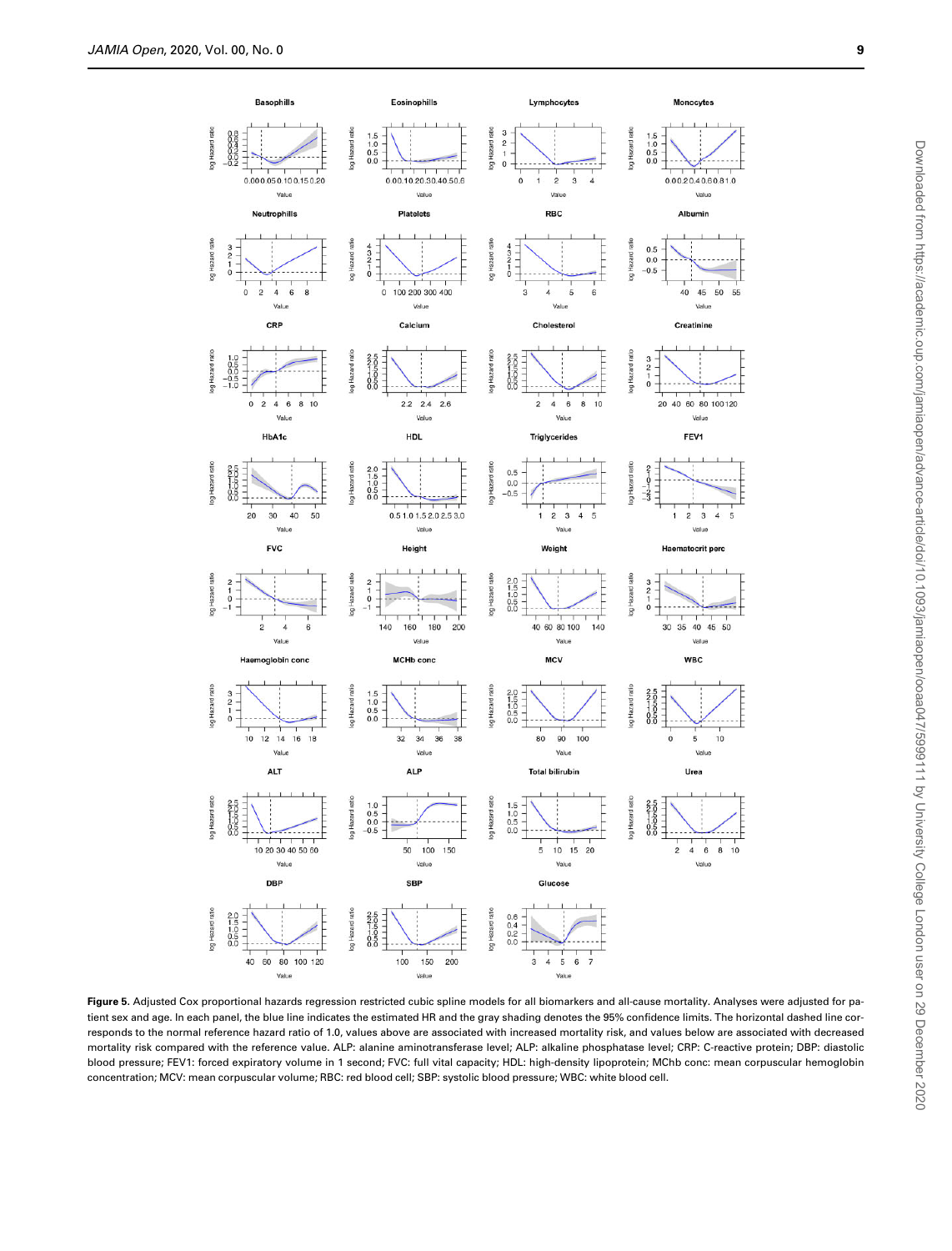#### **DISCUSSION**

In this study, we described a semi-supervised phenotyping approach and applied it on primary care EHR sourced from four different providers in three countries made available for UK Biobank participants. We applied our approach to produce 31 rule-based phenotyping algorithms for commonly used biomarkers with an overall sensitivity of 0.89 and specificity of 0.92. To our knowledge, this is the first study describing how phenotyping algorithms for common biomarkers can be implemented in primary care EHR for UK Biobank participants in a robust and semi-automated manner at scale.

## Association of phenotype values with all-cause mortality

In line with our phenotyping methodology, $2<sup>4</sup>$  we evaluated the phenotyping algorithms created by our approach by estimating hazard ratios adjusted for age and sex with all-cause mortality and comparing our findings with known epidemiological associations. We observed similar mortality patterns with previous literature using data extracted from EHR. For example, in line with previous research, we observed an increased risk of mortality in patients with low eosinophil and low lymphocyte counts<sup>25</sup> Similarly, we observed a "U" shape relationship for systolic and diastolic blood pressure measurements which is concordant to previous findings. $26$  Finally, intuitively, we observed that a decrease in FEV1 and FVC was associated with an increased risk of mortality and conversely an increase in CRP was associated with an increased risk.

#### Strengths and limitations

Our method has several strengths. Firstly, it enables the rapid bootstrapping of phenotyping algorithms by reducing the number of Read terms requiring manual review by several orders of magnitude, thereby reducing the amount of resources required. Second, the approach is potentially applicable to non-UK data that face similar challenges, for example large biobanked efforts in the US such as MVP and others. Lastly, it provides research-ready phenotyping algorithms for commonly recorded biomarkers in primary care for UK Biobank users. The observed distribution values of the measurements across all biomarkers are consistent with the standard reference ranges for normal results.<sup>27</sup> As previously reported<sup>28</sup> UKB participants are healthier and of higher socioeconomic status than the general population so we would expect to observe these patterns in the measurements.

Our approach also has limitations. Firstly, given that the initial set of codes is from Read 2 and CTV3 terms are identified through a forward cross-map, it's possible to omit terms that only exist in CTV3 and are used to record information. The likelihood of this happening however is low given that CTV3 encapsulates Read v2 and GPs tend to use the same set of terms over time. This has implications on the sensitivity and specificity measures reported as they refer to the values in relation to our approach identifying the correct terms to include in the algorithm (True Positives) rather than an independent "gold" standard. Due to the manner in which codes are used, similar but distinct measurements were sometimes grouped under the same entity code and were incorrectly included by the approach—for example, most lipid measurements had both plasma and serum related terms and manual review subsequently removed the plasma measurements for consistency. Similar patterns were observed, but at much lower frequency, in between fasting and random measurements and values corrected/uncorrected values were reported. Physiological measurements which are performed during routine consultations and not explicitly ordered, such as height, weight, and blood pressure required manual phenotyping given the heterogeneity in how data sources captured them despite the small number of Read terms composing the phenotypes (Supplementary Figures S2 and S3). Finally, the phenotypes created and evaluated in this manuscript are predominantly laboratory values for which a smaller set of diagnosis terms exists in terminology systems compared with disease or syndrome phenotypes which are often represented by hundreds of terms. As such, while the method described in our manuscript yields robust results for the phenotype use-cases presented here, further research is required to explore and evaluate its performance in creating phenotyping algorithms ascertaining disease status.

#### Implications for researchers and policymakers

Creating phenotyping algorithms for primary care EHR, especially when they are from different data sources can be a time-consuming effort requiring a significant amount of labor and resources as there are  $\sim$ 497 000 potential terms across Read version 2 and CTV3 which are inconsistently used to record information. Moreover, differences in data schemas mean that information is recorded in different ways: for example, data in Scotland can have the units specified as free text in addition to another two values while data from England (TPP) do not specify units and only cover a single value field. However, whilst measurements with different protocols (eg, BP standing or lying) may be recorded with different Read codes, importantly, they all have the same entity type. The underlying theme of our work is that our approach is a robust starting point for aggregating Read terms that may be used to record a particular clinical measurement into a meaningful biomarker phenotype. Entity types are easier to manipulate given that only a few hundred exist and the group of related Read terms can then be used to identify equivalent terms in CTV3 via the mapping and hence identify equivalent data in the different data sources. This project illustrates that the efficaciousness of the described approach, and should ideally inform future research, independent of whether the specific algorithms we have made available are used.

## **CONCLUSION**

In this article, we have demonstrated the challenges that UK Biobank researchers will face when extracting biomarker values from the primary care EHR records of participants. We presented a semisupervised approach that uses existing phenotyping algorithms and semantic mappings to bootstrap algorithms for 31 common biomarkers spanning hematological and physiological measurements which are widely used in research. Our research findings are applicable to international audiences given that the controlled clinical terminologies used in the UK primary care EHR are part of SNOMED-CT, two-thirds of UK Biobank users US-based investigators and similar large-scale initiatives (eg, eMERGE, MVP) are likely to face similar challenges. As such, the phenotyping algorithms that have resulted from this work should hopefully facilitate rapid and robust access to the primary care EHR data for UKB participants during the COVID-19 public health emergency, and long after.

## FUNDING

This work was supported by the BigData@Heart program that has received funding from the Innovative Medicines Initiative 2 Joint Undertaking under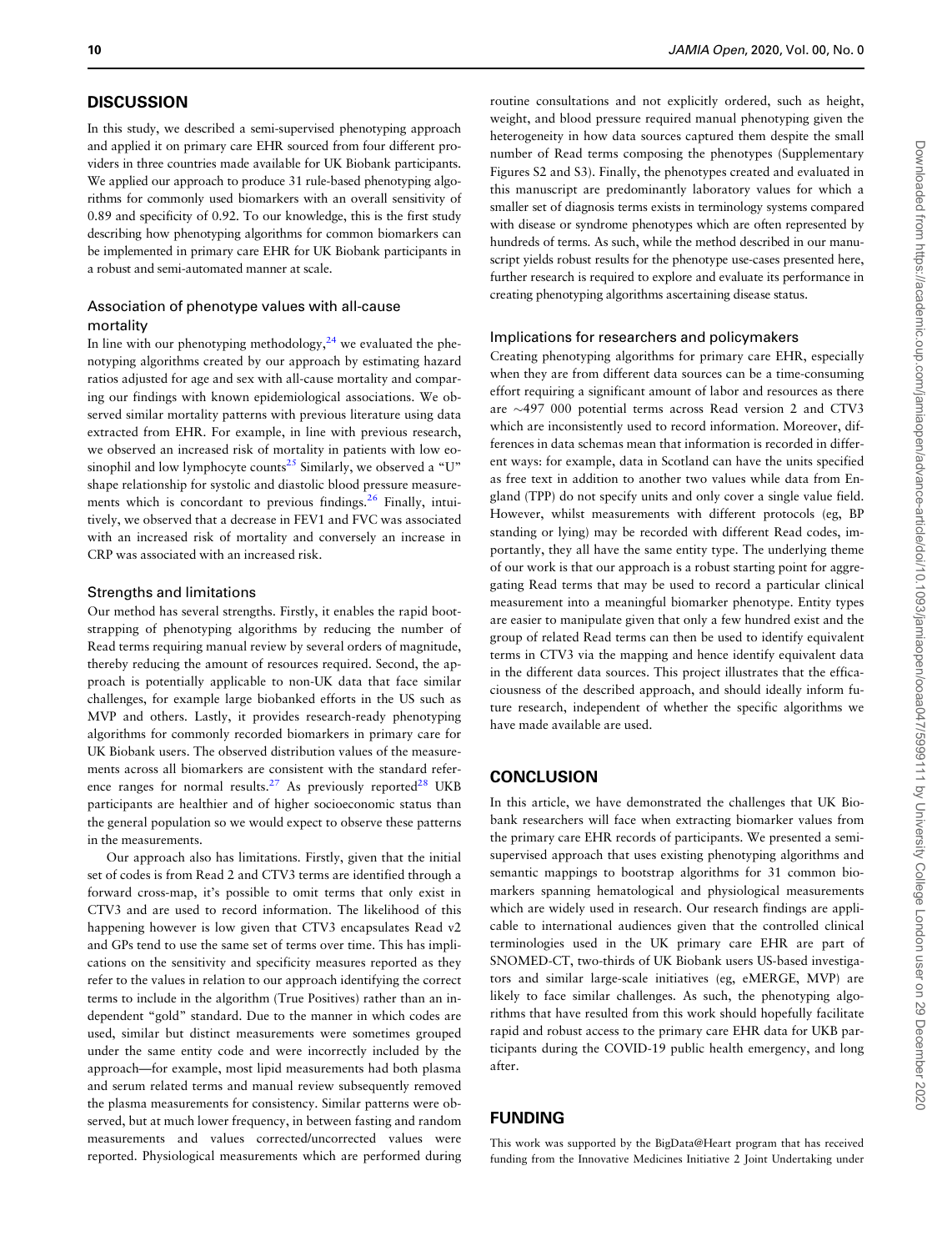<span id="page-10-0"></span>grant agreement no. 116074. This Joint Undertaking receives support from the European Union's Horizon 2020 research and innovation program and EFPIA.

This work was supported by the Health Data Research UK, which receives its funding from Health Data Research UK Ltd (LON1) funded by the UK Medical Research Council, Engineering and Physical Sciences Research Council, Economic and Social Research Council, Department of Health and Social Care (England), Chief Scientist Office of the Scottish Government Health and Social Care Directorates, Health and Social Care Research and Development Division (Welsh Government), Public Health Agency (Northern Ireland), British Heart Foundation, and the Wellcome Trust.

This work was supported by the National Institute for Health Research Biomedical Research Centre at University College London Hospitals. HH is supported by a National Institute for Health Research Senior Investigator award. ADS is supported by a THIS Institute postdoctoral fellowship. VK is supported by the Wellcome Trust (WT 110284/Z/15/Z). SD is supported by an Alan Turing Fellowship. GF is funded by the American Heart Association Institutional Data Fellowship Program (AHA Award 17IF3389000).

## AUTHOR CONTRIBUTIONS

SD conceived and designed the study, implemented the algorithm and extracted the data. AS, BM, VK, JQ reviewed and refined the phenotyping algorithm. SD analyzed the data and wrote the report, BM made substantial revisions to the report. All authors reviewed and interpreted the results, commented on the report, contributed to revisions, and read and approved the final version.

#### SUPPLEMENTARY MATERIAL

Supplementary material is available at Journal of the American Medical Informatics Association online.

## ACKNOWLEDGEMENTS

This research has been conducted using the UK Biobank Resource under Application Number 12345.

The views expressed are those of the author(s) and not necessarily those of the National Health Service, the National Institute for Health Research, or the Department of Health.

This article represents independent research [part] funded by the National Institute for Health Research (NIHR) Biomedical Research Centre at University College London Hospital NHS Trust.

This study was carried out as part of the CALIBER program [\(https://www.](https://www.ucl.ac.uk/health-informatics/caliber) [ucl.ac.uk/health-informatics/caliber\)](https://www.ucl.ac.uk/health-informatics/caliber). CALIBER, led from the UCL Institute of Health Informatics, is a research resource consisting of anonymized, coded variables extracted from linked electronic health records, methods and tools, specialized infrastructure, and training and support.

The authors would like to thank Hamish Tomlinson, Antonios Poulakakis-Daktylidis, Aylin Cakiroglu, Andrea Martinez, and other colleagues at Benevolent AI for their useful comments and suggestions to the manuscript.

## COMPETING INTERESTS STATEMENT

The authors do not have any competing interests to declare.

#### **REFERENCES**

1. Biobank UK. UK Biobank Primary Care Linked Data Report. [http://bio](http://biobank.ctsu.ox.ac.uk/crystal/crystal/docs/primary_care_data.pdf)[bank.ctsu.ox.ac.uk/crystal/crystal/docs/primary\\_care\\_data.pdf](http://biobank.ctsu.ox.ac.uk/crystal/crystal/docs/primary_care_data.pdf) Accessed October 01, 2020.

- ing waste in research design, conduct, and analysis. Lancet 2014; 383 (9912): 166–75.
- 3. Ioannidis JPA, Bossuyt PMM. Waste, leaks, and failures in the biomarker pipeline. Clin Chem 2017; 63 (5): 963–72.
- 4. Johnson AEW,Pollard TJ, Mark RG. Reproducibility in critical care: a mortality prediction case study. In: Machine Learning for Healthcare Conference; 2017: 361–76.
- 5. Newton KM, Peissig PL, Kho AN, et al. Validation of electronic medical record-based phenotyping algorithms: results and lessons learned from the eMERGE network. J Am Med Inform Assoc 2013; 20 (e1): e147–54.
- 6. Roden DM, Pulley JM, Basford MA, et al. Development of a large-scale de-identified DNA biobank to enable personalized medicine. Clin Pharmacol Ther 2008; 84 (3): 362–9.
- 7. Gaziano JM, Concato J, Brophy M, et al. Million Veteran Program: a mega-biobank to study genetic influences on health and disease. J Clin Epidemiol 2016; 70: 214–23.
- 8. Collins FS, Varmus H. A new initiative on precision medicine. N Engl J Med 2015; 372 (9): 793–5.
- 9. Banerjee A, Pasea L, Harris S, et al. Estimating excess 1-year mortality associated with the COVID-19 pandemic according to underlying conditions and age: a population-based cohort study. Lancet 2020; 395 (10238): 1715–25.
- 10. UK Biobank makes infection and health data available to tackle COVID-19. [https://www.ukbiobank.ac.uk/2020/04/covid/ Accessed](https://www.ukbiobank.ac.uk/2020/04/covid/ Accessed ) April 20, 2020.
- 11. London AJ, Kimmelman J. Against pandemic research exceptionalism. Science 2020; 368 (6490): 476–7.
- 12. Ho FK, Celis-Morales CA, Gray SR, et al. Modifiable and non-modifiable risk factors for COVID-19: results from UK Biobank. medRxiv 2020; doi: 10.1101/2020.04.28.20083295.
- 13. Lippi BMH, G. Chronic obstructive pulmonary disease is associated with severe coronavirus disease 2019 (COVID-19). Respir Med 2020; 167: 105941.
- 14. Guo T, Fan Y, Chen M, et al. Cardiovascular implications of fatal outcomes of patients with coronavirus disease 2019 (COVID-19). JAMA Cardiol 2020; 5 (7): 811.
- 15. Rocklöv J, Sjödin H, Wilder-Smith A. COVID-19 outbreak on the Diamond Princess cruise ship: estimating the epidemic potential and effectiveness of public health countermeasures. J Travel Med 2020; 27 (3): taaa030. doi: 10.1093/jtm/taaa030.
- 16. Lai AG, Pasea L, Banerjee A, et al. Estimating excess mortality in people with cancer and multimorbidity in the COVID-19 emergency. medRxiv 2020; doi: 10.1101/2020.05.27.20083287.
- 17. Katsoulis M, Pasea L, Lai A, et al. Obesity during the COVID-19 pandemic: cause of high risk or an effect of lockdown? A population-based electronic health record analysis in 1 958 184 individuals. medRxiv 2020; doi: 10.1101/2020.06.22.20137182.
- 18. Dennis JM, Mateen BA, Sonabend R, et al. Diabetes and COVID-19 related mortality in the critical care setting: a real-time National Cohort Study in England. 2020; doi: 10.2139/ssrn.3615999.
- 19. Banerjee A, Chen S, Pasea L, et al. Excess deaths in people with cardiovascular diseases during the COVID-19 pandemic. medRxiv 2020; doi: 10.1101/2020.06.10.20127175.
- 20. Lee D, de Keizer N, Lau F, Cornet R. Literature review of SNOMED CT use. J Am Med Inform Assoc 2014; 21 (e1): e11–19.
- 21. Gkoutos GV, Schofield PN, Hoehndorf R. The Units Ontology: a tool for integrating units of measurement in science. Database 2012; 2012: bas033.
- 22. Cdc Weekly C, The Novel Coronavirus Pneumonia Emergency Response Epidemiology Team. The epidemiological characteristics of an outbreak of 2019 novel coronavirus diseases (COVID-19)—China, 2020. China CDC Weekly 2020; 2 (8): 113–22.
- 23. Kuan V, Denaxas S, Gonzalez-Izquierdo A, et al. A chronological map of 308 physical and mental health conditions from 4 million individuals in